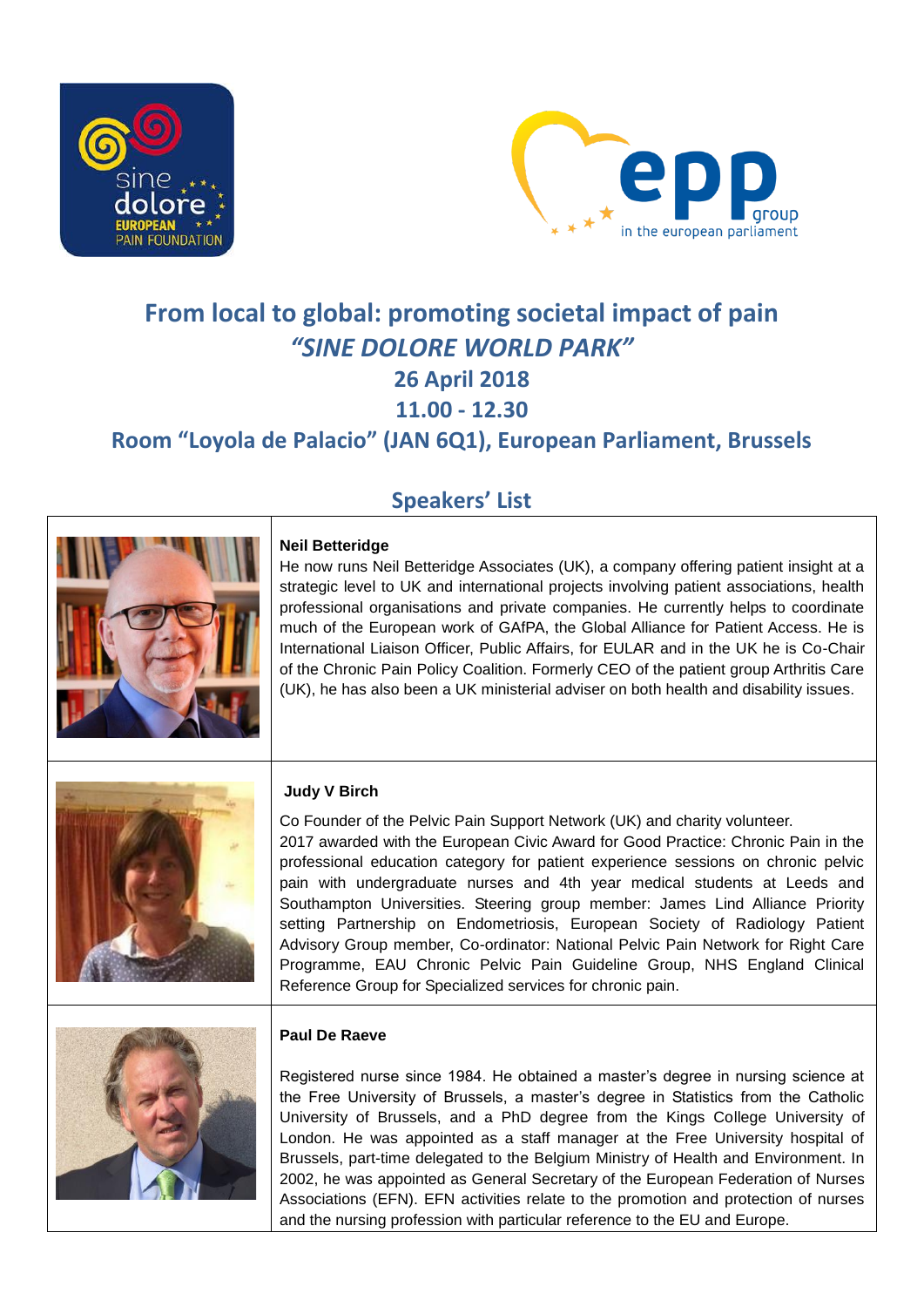

# **MEP Rosa Estaràs Ferragut**

Spanish Member of the European Parliament in the Group of the European People's Party (Christian Democrats). Vice-Chair of the PETI Committee on Petitions. Member of the JURI Committee on Legal Affairs & DACP Delegation to the ACP-EU Joint Parliamentary Assembly.



#### **Raúl Fernández**

Nurse and Professor at EIU. General Secretary of Efhre International University (EIU). Trustee Co-founder of Efhre International University. Master's Degree in Urgencies, Emergencies and Critical Care. University Specialist in Underwater Medicine and Hyperbaric Chamber. Vice President of the Spanish Emergency Association 112. Faculty for American Heart Association-AHA programs, American Academy of Pediatrics-AAP, American Academy of Orthopedic Surgeons-AAOS, among others as GEMS, AOLS, ECSI , Triage. Secretary General of the International Federation of Emergencies Associations 112 (IFEM112). Vice President of the Spanish Society of Rescue, Rescue and First Aid and Intervention Medicine in Emergencies, Catastrophes and Disasters 3 (SERSAMED 3).



#### **Jordi Moya Riera**

President of the Sine Dolore, European Pain Foundation and Director of the Sine Dolore Research, Chair of the EFHRE Interenational University (EIU). Bachelor in Medicine and Surgery (1989). University of Oviedo, Asturias. Specialist in Anesthesiology-Resuscitation and Pain Therapy (1995) University Hospital of the Canary Islands, Tenerife. Medical Director of the Clinical Pain Institute of Menorca since 1998. Director of the Multidisciplinary Mediterranean Pain Forum since 2006. Founder of the Association Against Pain: SINE DOLORE (2004).



#### **Sam Kynman**

Executive Director of the European Pain Federation EFIC. The European Pain Federation is a is a multidisciplinary professional organisation in the field of pain research and medicine, consisting of the 37 chapters of the International Association for the Study of Pain (IASP®). The European Pain Federation are partners in the Societal Impact of Pain platform, which aims to improve pain treatment through advocacy activities which highlight thedetrimental impact of untreated pain on society.